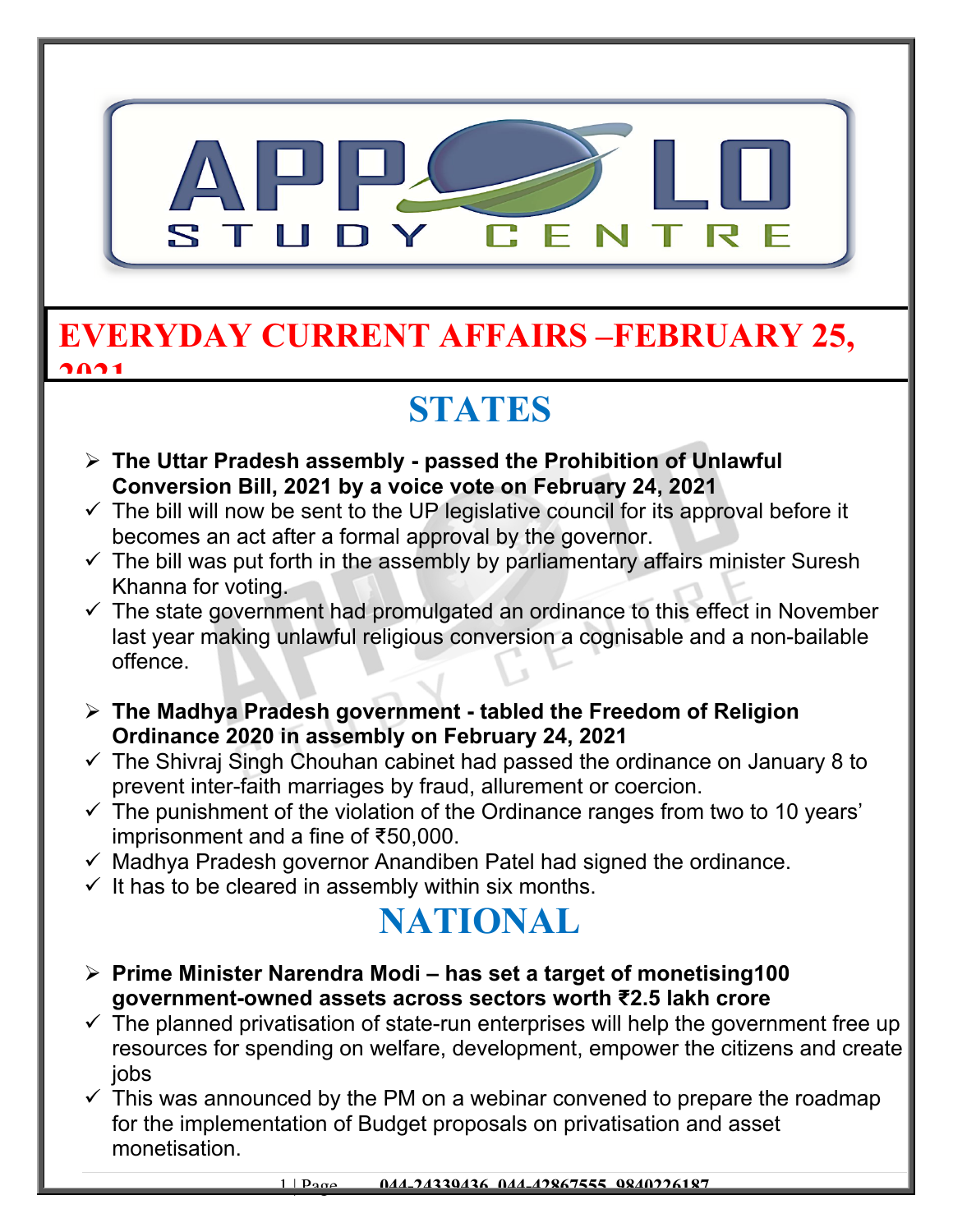- $\checkmark$  The PM said the government does not have to keep running public sector enterprises just because they have been running for decades
- $\checkmark$  The PM sought to strengthen the thrust for private sector by linking the twin drives of privatisation and monetisation to the need for meeting the basic needs — from schools and roads to clean drinking water to the poor.



- $\checkmark$  Since coming to power in 2014, the NDA government has been vocal about the sale of PSUs, especially loss-making ones, such as Air India
- $\checkmark$  Earlier, it had announced the sale of state-run entities, such as HPCL to ONGC, another PSU, as strategic sale
- $\checkmark$  It is now trying to push it as a key reform initiative and has even added state-run banks and a general insurance company to the list
- $\checkmark$  The Government wanted to keep PSUs in only four strategic sectors atomic energy, space and defence, transport and telecom, power and petroleum – with minimum presence
- **On February 24, the Union Cabinet approved the imposition of President's rule in the Union territory of Puducherry.**
- $\checkmark$  Union information and broadcasting Minister Prakash Javadekar made the announcement in New Delhi
- $\checkmark$  No party staked claim to form government after chief minister V Narayanasamy and his council of ministers resigned on February 22.
- $\checkmark$  The legislative assembly of the UT will be dissolved after the President grants his permission.
- $\checkmark$  The model code of conduct will come into force after the Election Commission of India announces poll dates and Puducherry will go to polls with four other states.
- $\checkmark$  President's rule was last imposed in Puducherry between March and July in1991 when the JD-DMK coalition government fell.
- $\checkmark$  Chief Minister V Narayanasamy resigned after the speaker of the legislative assembly had declared that the Congress government lost its majority in the House on February 22.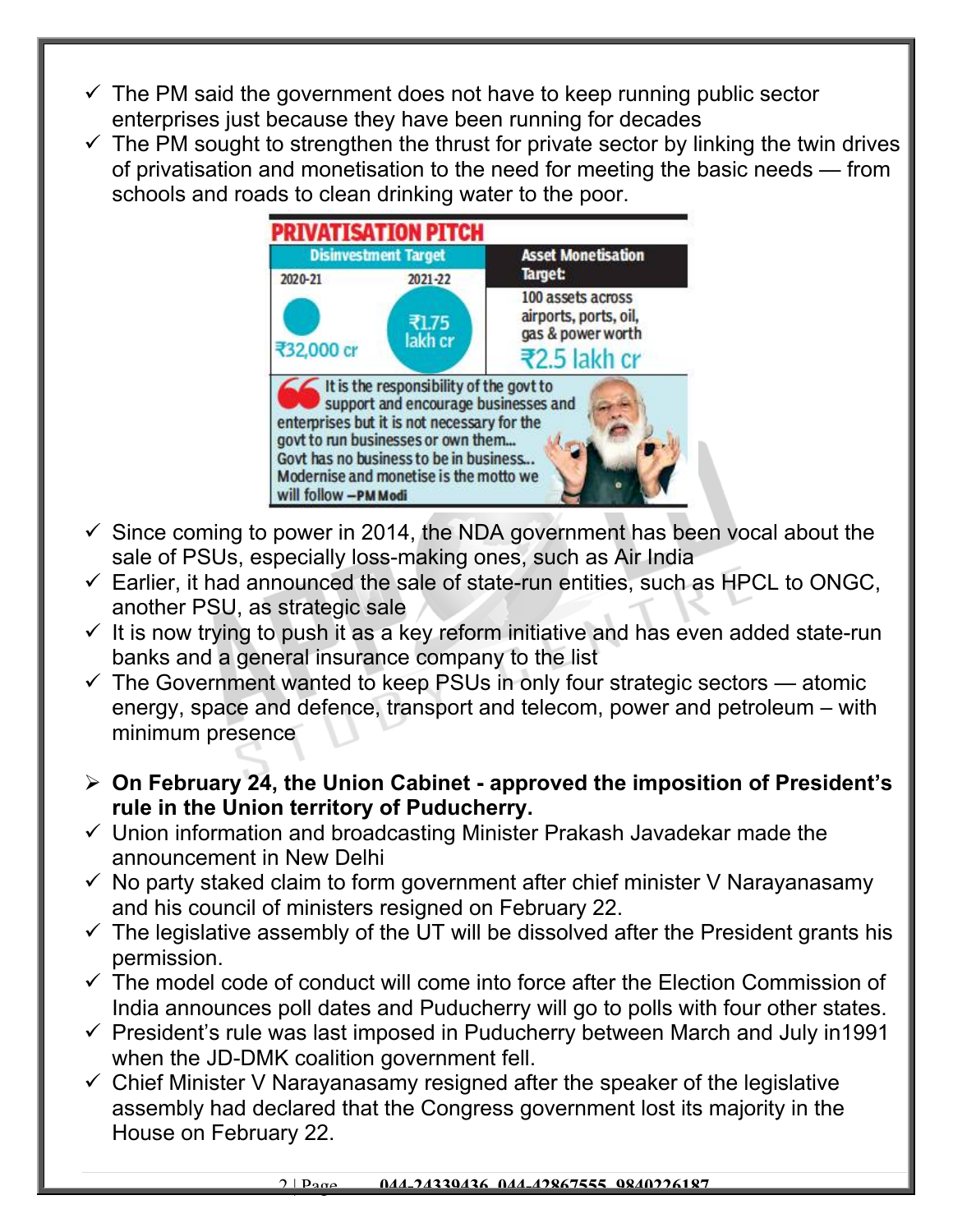- $\checkmark$  The President accepted their resignation on the next day and Union home ministry issued a notification in this regard.
- $\checkmark$  Former Delhi police commissioner Bhim Sain Bassi is being considered for the post of Lt Governor of Puducherry
- $\checkmark$  The post fell vacant after incumbent, former top cop Kiran Bedi was suddenly removed on February16 this year.
- $\checkmark$  Bassi's five-year tenure at the UPSC will end on February 28.
- **The Centre has decided to allow administration of the Covid vaccine for a price of ₹300-400 at private hospitals in the next round of vaccination**
- $\checkmark$  It will be available for persons aged 60 and above, as well as those above 45 with serious comorbidities
- $\checkmark$  Around 27 crore people are expected to be covered in the second phase, with around 10 crore people were over 60 years
- $\checkmark$  The next round of vaccination will start on March 1 with the participation of 20,000 private and 10,000 government hospitals.
- $\checkmark$  The price under consideration is for the Oxford-AstraZeneca's 'Covishield' vaccine shot
- $\checkmark$  The price for Bharat Biotech's Covaxin, the other vaccine cleared for emergency use authorisation in India, is likely to be finalised soon.
- $\checkmark$  So far, while private hospitals were involved in vaccinations, beneficiaries were health care and front-line workers whose shots are paid for by the government.
- $\checkmark$  While persons can pay and schedule shots, vaccinations will be free of cost at government hospitals.
- $\checkmark$  Recipients will, however, not have the option to choose the vaccine (Covishield or Covaxin) though each session site will stock only one particular brand.
- $\checkmark$  As of now, averages of 10,000 vaccine sessions are being held daily.
- $\checkmark$  Over 1.23 crore vaccine doses have been given through 2,63,224 sessions across the country till February 24
- $\checkmark$  At present, the vaccination drive is limited to inoculation of first two priority groups – health and front-line workers.

#### **UNRESERVED SLOTS FOR WALK-INS**

 $\blacktriangleright$  Jabs will be free at govt hosps. Covishield may cost Rs 300-400/dose at pvt hosps. But you can't choose your preferred vaccine brand

 $\triangleright$  One has to first register on CoWIN, but those who can't use the app/smartphone will be "accommodated", a govt source says

 $\blacktriangleright$  Recipients then have to fix an appointment through either web interface or Aarogya Setu, common service centres and IVRF

 $\blacktriangleright$  Each vaccination session will have reserved slots (to be given preference) apart from unreserved slots for walk-in beneficiaries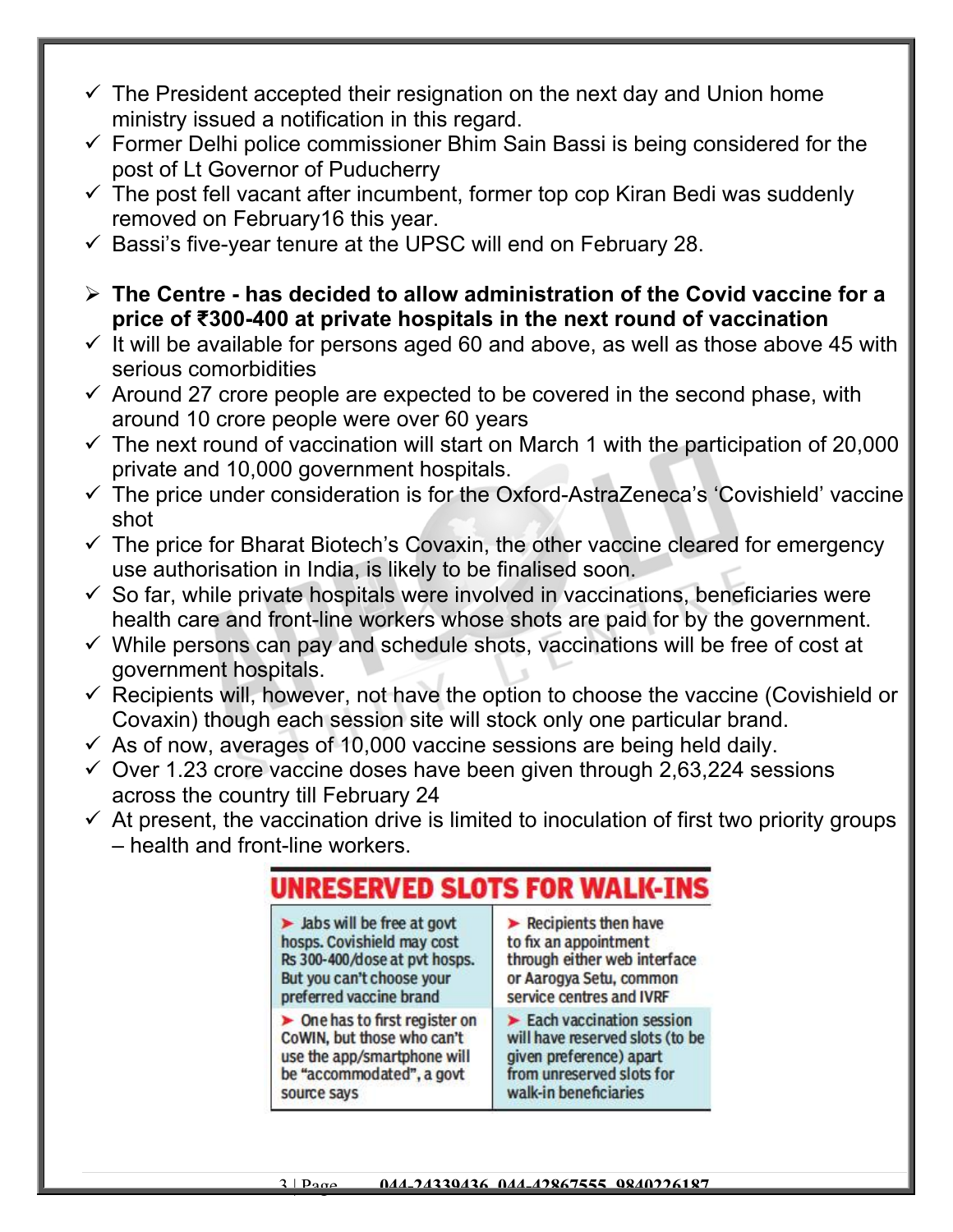- $\checkmark$  While around 65.24 lakh health and 43.60 lakh front-line workers have received the first dose of the vaccine, over 14.81 lakh healthcare workers have also got the second dose of the vaccines.
- $\checkmark$  While the countrywide vaccination drive was rolled out on January 16, front-line workers started receiving the jabs from February 2.
- $\checkmark$  Meanwhile, Tamil Nadu has made testing mandatory for passengers from the UK, Brazil, South Africa and Middle East and will insist on quarantine for travellers from Kerala and Maharashtra.
- $\checkmark$  This is being done following the rise in Covid-19 cases in these areas
- $\checkmark$  On February 24, the Centre deputed high-level teams to 10 states that have been reporting a rise in Covid infections.
- $\checkmark$  The teams will visit Maharashtra, Kerala, Chhattisgarh, MP, Gujarat, Punjab, Karnataka, TN, West Bengal and the Union territory of J&K to ascertain the reason for the spike in cases.
- **India's foodgrain production in the 2020-21 crop year will touch a new alltime record of around 303 million tonnes (MT)**
- $\checkmark$  This is over 2% higher than the previous year's output.



\*Million Tonnes (MT) \*Figures rounded off \*Crop Year: July-June cycle

- $\checkmark$  The agriculture ministry's second advance estimates for the current crop year (July-June cycle) was released on February 24
- $\checkmark$  It showed record output of paddy (120 MT), wheat (109 MT), maize (30 MT) and gram (12 MT) among the foodgrains in the current crop year.
- $\checkmark$  The ministry's figures showed that production of foodgrain estimated during 2020-21 will be higher by 24.47 MT than the average production in the past five years' (2015-16 to 2019-20).
- $\checkmark$  Good monsoon rainfall (9% higher than the long period average) and its better distribution in most states last year helped in higher acreage and output of both Kharif and Rabi crops
- $\checkmark$  Exemptions given to the farm sector during the lockdown period had helped in uninterrupted sowing operations.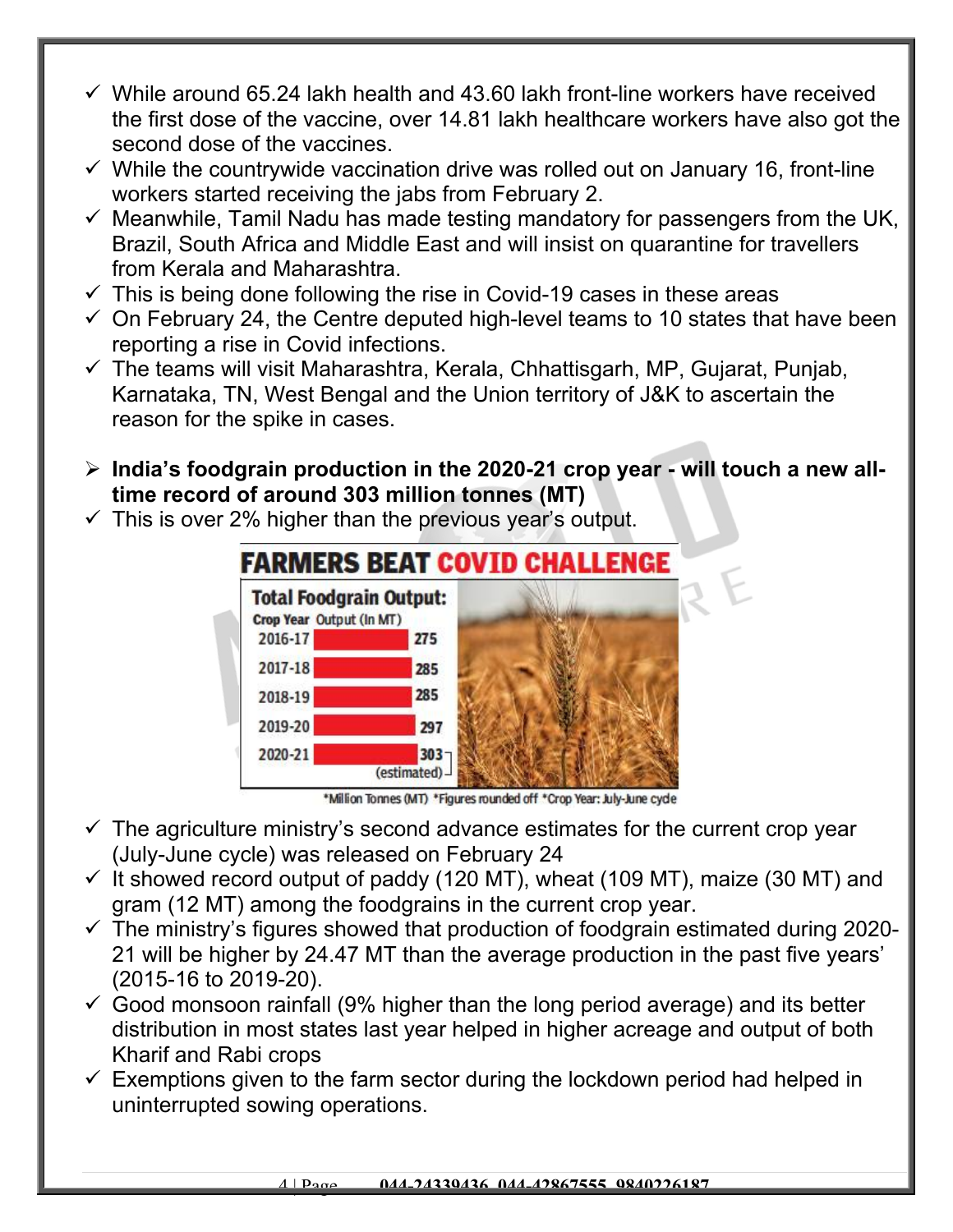- $\checkmark$  Among oilseeds, the estimated production of groundnut and mustard will touch a new high this year at a time when the government has been focusing on these crops to reduce India's import bill.
- $\checkmark$  Overall, oilseeds' production is estimated to be 4 MT higher this year compared to 2019-20.
- The country currently has to import edible oil worth ₹65,000–₹70,000 crore annually due to the huge gap between domestic demand and production.
- $\checkmark$  Among non-foodgrain crops, production of sugarcane is estimated to be higher this year by 27 MT whereas the output of cotton is estimated to be at the same level as last year.
- $\checkmark$  During the first advance estimates in September last year, the ministry had estimated the 2020-21 output at 301 MT.
- $\checkmark$  It has now been revised to 303 MT in the second advance estimates.
- $\checkmark$  Every year, the ministry comes out with four estimates of a particular crop year before releasing the final output data.
- **The Centre has signed a loan agreement for \$304 million with the Asian Infrastructure Investment Bank (AIIB) for the Assam Power Transmission Project.**
- $\checkmark$  The agreement was signed by acting director-general of investment operations at AIIB, Rajat Mishra and the Joint Secretary at the Economic Affairs Department, Baldeo Purushartha.
- $\checkmark$  This was announced by the Ministry of Finance
- $\checkmark$  Out of the total estimated cost of \$365 million for the project, AIIB is to provide \$304 million while the remaining will be granted by the Government of Assam
- $\checkmark$  The loan will have a maturity period of 24 years and a grace period of 5 years.
- $\checkmark$  It will be used for strengthening electricity transmission system in the state of Assam.
- $\checkmark$  The project comprises of the laying down of transmission line, construction of 10 transmission substations and the upgradation of 15 existing substations as part of the new network system.
- $\checkmark$  Some of the existing transmission lines will also be converted into the optical power wire

## **INTERNATIONAL**

- **On February 24, the US state department announced that it intends to seek election to a seat on the UN Human Rights Council for the 2022-24 term, starting in January 2022**
- $\checkmark$  This signals an effort to roll back the Trump dispensation's withdrawal from the body in June 2018.
- $\checkmark$  The US expected the UNHRC to support investigations into abuses in Syria and North Korea to promoting the human rights for women and LGBTQI persons and other minorities, and combating racism and religious persecution.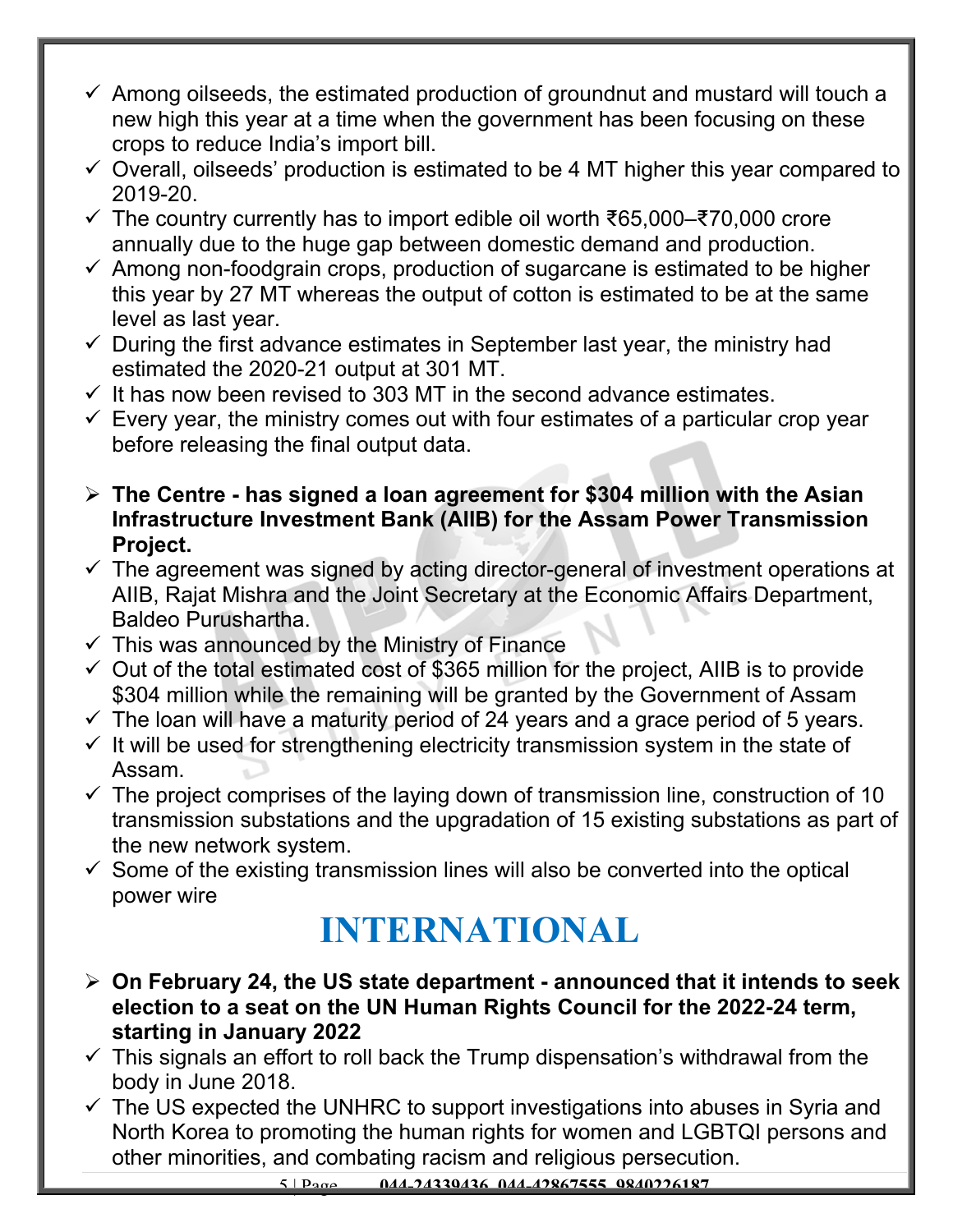## **INDIA AND OTHER COUNTRIES**

- **India supplies Covishield vaccine to the African country, Ghana**
- $\checkmark$  The first batch of 600,000 doses of the AstraZeneca/ Oxford vaccine was delivered to Ghana on February 24
- $\checkmark$  This marks the beginning of the global rollout of the vaccine, manufactured by Serum Institute of India (SII), under the Covax initiative
- $\checkmark$  The vaccines, shipped to Accra on February 23, were part of the first batch to be sent to Africa by Covax
- $\checkmark$  The initiative aims to deliver at least 2 billion doses of the vaccine by the end of 2021.
- $\checkmark$  Covax is an international pooled purchasing mechanism for Covid vaccines
- $\checkmark$  It is co-led by Gavi, the Vaccine Alliance, WHO and Coalition for Epidemic Preparedness Innovations, working in partnership with Unicef as well as World Bank.

# **CONFERENCES & SUMMITS**

 **India - begins its BRICS Chairship with the inaugural three-day-long Sherpas' meeting on February 24, 2021**



- $\checkmark$  Secretary (Consular Passport and Visa & Overseas Indian Affairs) chaired the meeting and introduced the themes, priorities, and calendar for BRICS 2021
- $\checkmark$  Earlier, the External Affairs Minister S Jaishankar had launched India's BRICS 2021 website at Secretariat of BRICS at Sushma Swaraj Bhawan on February 19
- $\checkmark$  Extending the support to India in hosting this year's summit, Chinese President Xi Jinping may visit India later this year.
- $\checkmark$  BRICS is the acronym for Brazil, Russia, India, China, and South Africa.
- $\checkmark$  The 12<sup>th</sup> BRICS Summit was held by the Russia on November 17, 2020 virtually amidst the COVID-19 pandemic.
- $\checkmark$  The BRICS countries accounts for around 26 % of the world land surface, 41% of world population and account for around 23% of the Gross World Product
- $\checkmark$  All the members of BRICS are also the members of G20 grouping.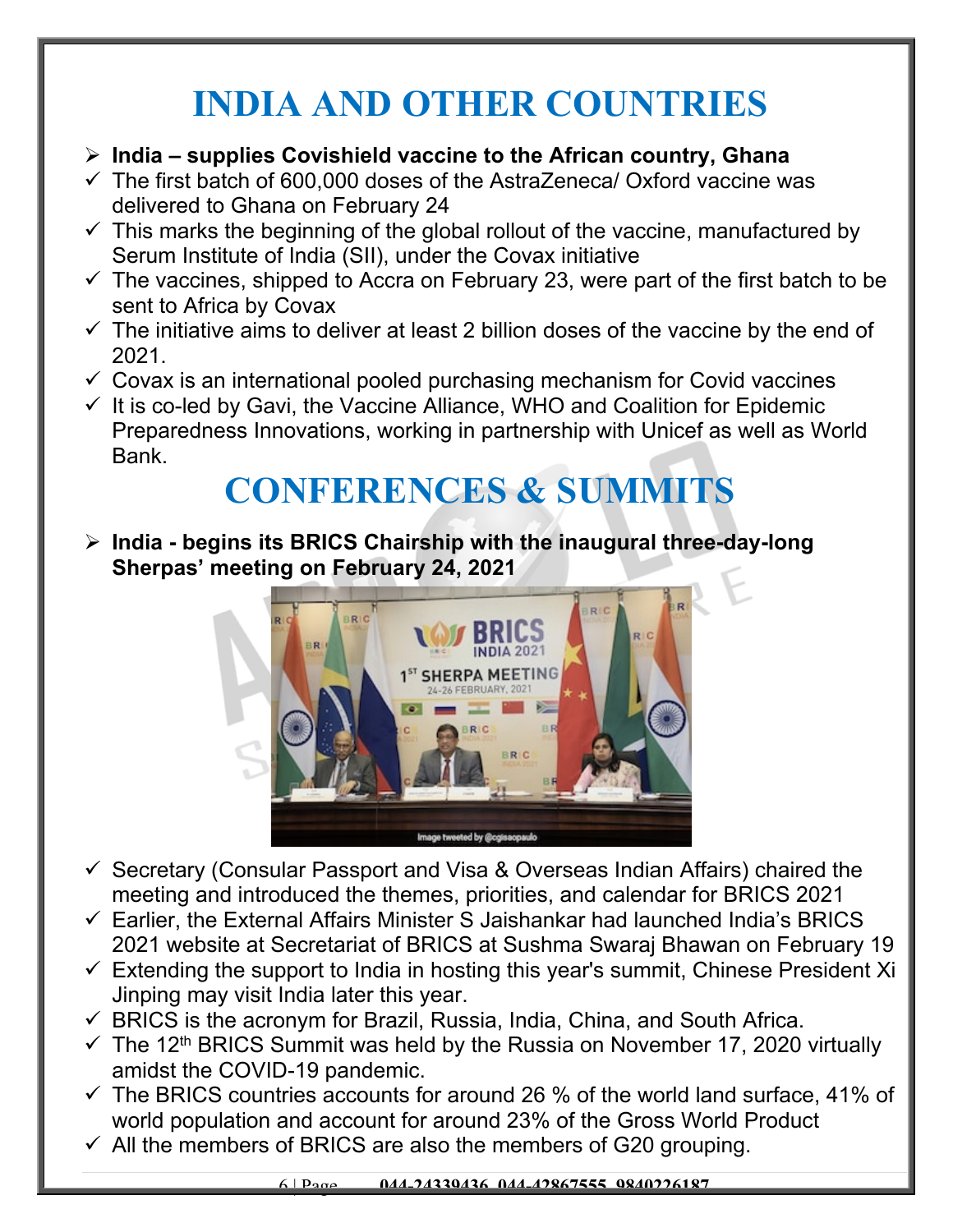$\checkmark$  The first meeting of the BRICS grouping was held in Yekaterinburg in June, 2009.

# **AWARDS**

- **Karnataka, Maharashtra and Uttar Pradesh were awarded for being the best performing states in implementing the central income support scheme, PM-Kisan**
- $\checkmark$  The three states were awarded in three different categories on the occasion of the second anniversary of the flagship scheme on February 24.
- $\checkmark$  Uttar Pradesh was awarded for fastest implementation of the scheme, while Karnataka topped the list in covering the highest percentage of beneficiaries
- $\checkmark$  Maharashtra was adjudged the best in the country in physical verification and grievance redress among the beneficiaries of the scheme.

#### **SPORTS**

 **On February 24, President Ram Nath Kovind - laid the foundation stone of the sports complex, Sardar Vallabhbhai Patel Sports Enclave and digitally inaugurated the world's largest cricket stadium at Motera in Ahmedabad**



- $\checkmark$  Built up over an area of 215 aces along the Sabarmati riverfront to accomodate 1,32,000 spectators, the new stadium will be renamed as the 'Narendra Modi Stadium'
- $\checkmark$  Union Minister Amit Shah, his son and BCCI Secretary Jay Shah were present among others in the event
- $\checkmark$  The proposed Sardar Vallabhbhai Patel Sports Enclave will comprise a natatorium, athletics track, football, hockey and tennis stadia, velodrome/skating area among other facilities.
- $\checkmark$  The stadium, popularly referred as 'Motera stadium', was named as Sardar Patel Stadium when it hosted the `Namaste Trump' event on February 24, 2020